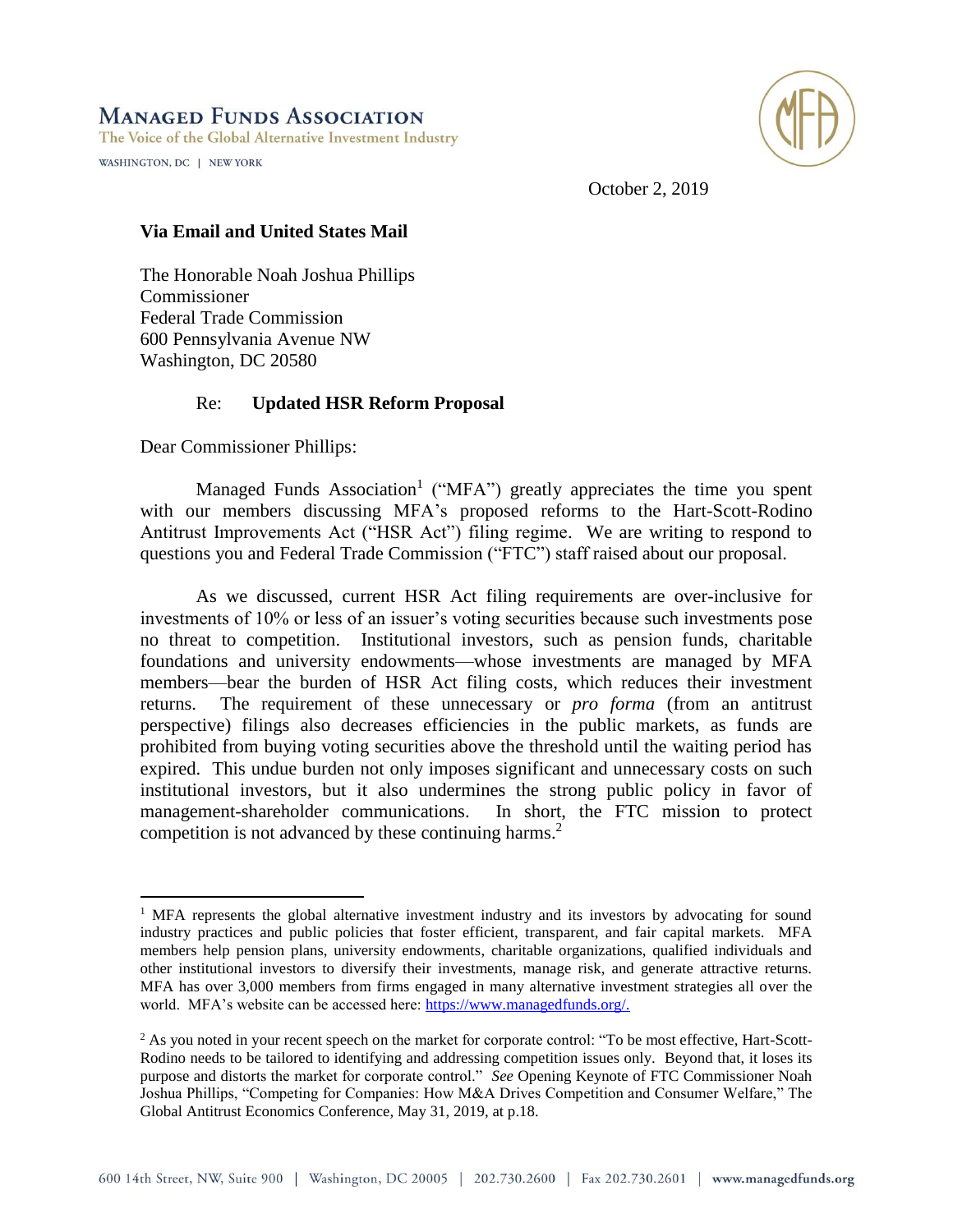October 2, 2019 Page 2 of 3

 $\overline{a}$ 

## *De Minimis* **Exemption**

We continue to recommend that the FTC commence rulemaking for a 10% *de minimis* exemption. As observed by the dissenting FTC Commissioners in the *Third Point* matter, substantive antitrust concerns are "highly unlikely" to arise under Section 7 of the Clayton Act with respect to an acquisition of 10% or less of an issuer's voting securities.<sup>3</sup> The majority statement did not rebut that conclusion; in fact, the majority explicitly recognized "Congress's considered judgment that '*de minimis* non-control' stock acquisitions may be safely excepted from the notification requirements."<sup>4</sup> Indeed, a 33-year survey of HSR filings revealed only a handful of investigations involving acquisitions of  $10\%$  or less.<sup>5</sup>

In our June 18, 2019 meeting with you, we recommended a 10% *de minimis* exemption for both its bright-line simplicity and the fact that there is ample historical data at the FTC on HSR Act enforcement actions and second requests that evidence low antitrust risk. We continue to believe that this solution is narrowly tailored to avoid competition concerns. However, we acknowledge that you and senior staff in the FTC Bureau of Competition and the Antitrust Division of the Department of Justice raised questions as to whether a *de minimis* exemption without aggregation of funds under common management ("Manager-Level Aggregation") might be a potential means of accumulating a controlling ownership stake in an issuer. You likewise asked whether common ownership by a fund or group of affiliated funds of voting securities of competing issuers ("Common Ownership") raises anti-competitive concerns such that a Common Ownership exception would be appropriate.

We appreciate that Manager-Level Aggregation may be necessary to advance a proposal for a 10% *de minimis* exemption, but continue to believe that it is unnecessary and inappropriate to place special limits on the *de minimis* acquisition of shares from competing issuers in order to address Common Ownership concerns. Based on the FTC's historical data and longstanding experience without Manager-Level Aggregation under the existing investment-only exemption, we believe the risk of a firm accumulating a controlling position is more theoretical than real or practical. More importantly, we do not believe that Common Ownership raises legitimate competition concerns. (We do not refer to cases in which one competitor invests in another, for which normal HSR rules would continue to apply.) First, we are aware of no theoretical or empirical evidence that shareholdings of 10% or less reduce either the intensity of competition between the

<sup>3</sup> FEDERAL TRADE COMM'N, FILE NO. 121-0019, DISSENTING STATEMENT OF COMMISSIONERS MAUREEN K. OHLHAUSEN AND JOSHUA D. WRIGHT at 3 (Aug. 24, 2015).

<sup>4</sup> FEDERAL TRADE COMM'N, FILE NO. 121-0019, STATEMENT OF THE FEDERAL TRADE COMMISSION at 2-3 (Aug. 24, 2015).

<sup>5</sup> *See* Bilal Sayyed, A "Sound Basis" Exists for Revising the HSR Act's Investment-Only Exemption, ANTITRUST SOURCE, Apr. 2013, at 1, 14 & n.75. *See also* [https://www.ftc.gov/policy/reports/policy](https://www.ftc.gov/policy/reports/policy-reports/annual-competition-reports)[reports/annual-competition-reports](https://www.ftc.gov/policy/reports/policy-reports/annual-competition-reports) (review of ANNUAL REPORTS TO CONGRESS PURSUANT TO THE HART-SCOTT-RODINO ANTITRUST IMPROVEMENTS ACT OF 1976 through 2017 shows that only about 3% of all transactions reported of any size have received second requests through 2017).